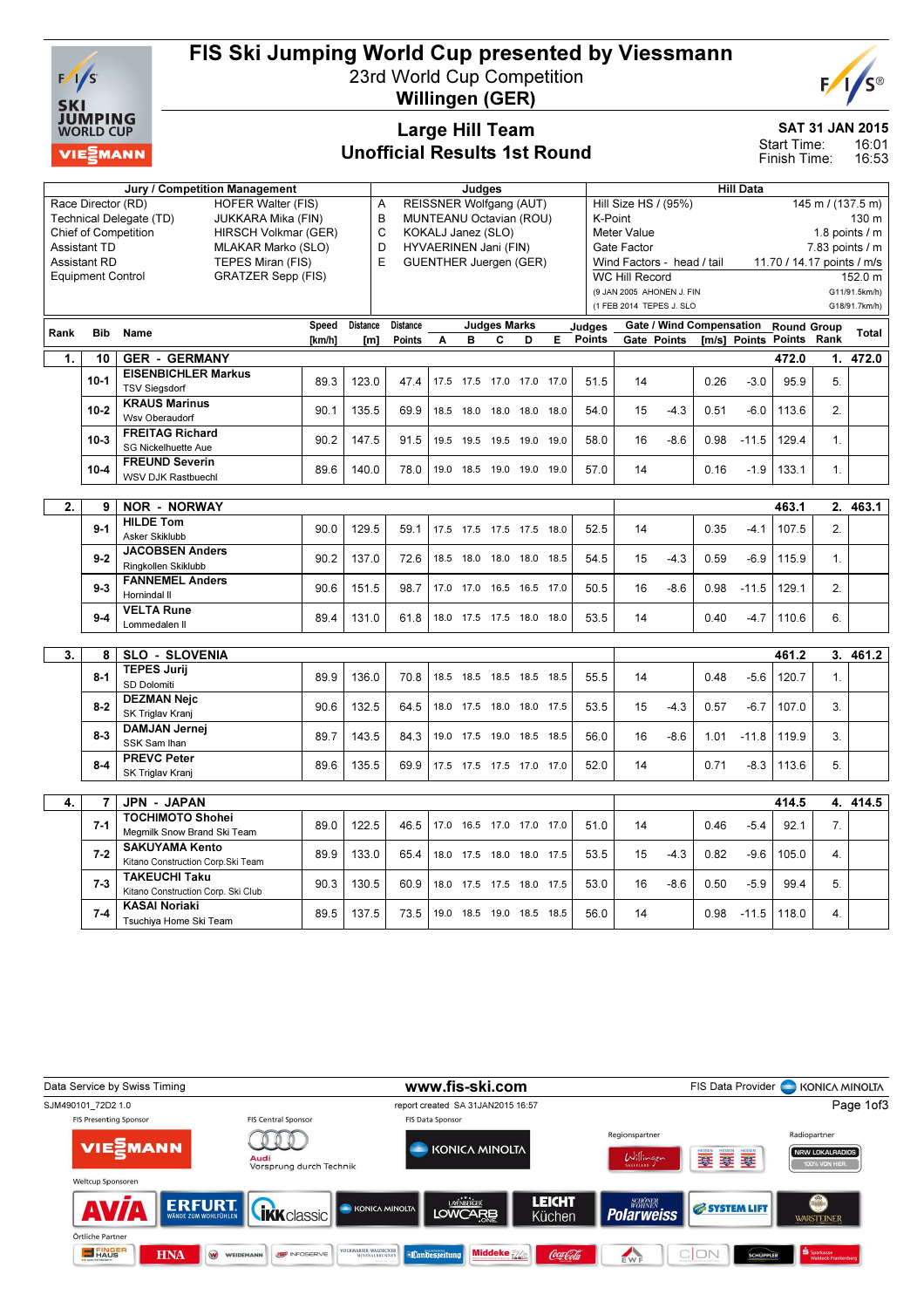

# FIS Ski Jumping World Cup presented by Viessmann

23rd World Cup Competition



Willingen (GER)

### Large Hill Team Unofficial Results 1st Round

SAT 31 JAN 2015 16:01 Start Time:

16:53 Finish Time:

| Rank | Bib            | Name                                 | Speed  | Distance | <b>Distance</b> |      |                              | <b>Judges Marks</b> |   |   | Judges        |    |             | Gate / Wind Compensation |         | <b>Round Group</b>       |                  | Total    |
|------|----------------|--------------------------------------|--------|----------|-----------------|------|------------------------------|---------------------|---|---|---------------|----|-------------|--------------------------|---------|--------------------------|------------------|----------|
|      |                |                                      | [km/h] | [m]      | Points          | A    | в                            | C                   | D | Е | <b>Points</b> |    | Gate Points |                          |         | [m/s] Points Points Rank |                  |          |
| 5.   | 11             | <b>AUT - AUSTRIA</b>                 |        |          |                 |      |                              |                     |   |   |               |    |             |                          |         | 410.7                    |                  | 5. 410.7 |
|      |                | <b>HAYBOECK Michael</b>              |        |          |                 |      |                              |                     |   |   |               |    |             |                          |         |                          |                  |          |
|      | $11 - 1$       | UVB Hinzenbach-Oberoesterreich       | 90.1   | 122.0    | 45.6            |      | 17.5 17.0 17.0 17.0 17.0     |                     |   |   | 51.0          | 14 |             | 0.30                     | $-3.5$  | 93.1                     | 6.               |          |
|      |                | <b>SCHLIERENZAUER Gregor</b>         |        |          |                 |      |                              |                     |   |   |               |    |             |                          |         |                          |                  |          |
|      | $11 - 2$       | SV Innsbruck-Bergisel-Tirol          | 90.3   | 122.5    | 46.5            |      | 17.5 17.5 17.5 17.5 17.5     |                     |   |   | 52.5          | 15 | $-4.3$      | 0.25                     | $-2.9$  | 91.8                     | 6.               |          |
|      |                | <b>KOFLER Andreas</b>                |        |          |                 |      |                              |                     |   |   |               |    |             |                          |         |                          |                  |          |
|      | $11-3$         | SV Innsbruck-Bergisel-Tirol          | 90.7   | 131.5    | 62.7            |      | 18.0 17.5 18.5 18.0 18.0     |                     |   |   | 54.0          | 16 | $-8.6$      | 0.59                     | $-6.9$  | 101.2                    | $\mathbf{4}$     |          |
|      |                | <b>KRAFT Stefan</b>                  |        |          |                 |      |                              |                     |   |   |               |    |             |                          |         |                          |                  |          |
|      | $11 - 4$       | SV Schwarzach-Salzburg               | 89.8   | 138.0    | 74.4            |      | 19.0 18.0 19.0 18.0 18.5     |                     |   |   | 55.5          | 14 |             | 0.45                     | $-5.3$  | 124.6                    | 2.               |          |
|      |                |                                      |        |          |                 |      |                              |                     |   |   |               |    |             |                          |         |                          |                  |          |
| 6.   | 6              | <b>CZE - CZECH REPUBLIC</b>          |        |          |                 |      |                              |                     |   |   |               |    |             |                          |         | 379.8                    | 6.               | 379.8    |
|      | $6 - 1$        | <b>JANDA Jakub</b>                   |        |          |                 |      |                              |                     |   |   |               |    |             |                          |         |                          | $\overline{4}$ . |          |
|      |                | Dukla Liberec                        | 89.6   | 129.5    | 59.1            |      | 18.0 17.5 17.5 18.0 18.0     |                     |   |   | 53.5          | 14 |             | 1.04                     | $-12.2$ | 100.4                    |                  |          |
|      | $6 - 2$        | <b>HLAVA Lukas</b>                   | 90.0   | 118.0    | 38.4            |      | 17.0 16.0 16.5 17.0 17.0     |                     |   |   | 50.5          | 15 | $-4.3$      | 0.45                     | $-5.3$  | 79.3                     | 9.               |          |
|      |                | Dukla Liberec                        |        |          |                 |      |                              |                     |   |   |               |    |             |                          |         |                          |                  |          |
|      | $6-3$          | <b>MATURA Jan</b>                    | 90.3   | 121.5    | 44.7            |      | 17.0  16.5  17.0  17.0  17.0 |                     |   |   | 51.0          | 16 | $-8.6$      | 0.61                     | $-7.1$  | 80.0                     | 9.               |          |
|      |                | Dukla Liberec                        |        |          |                 |      |                              |                     |   |   |               |    |             |                          |         |                          |                  |          |
|      | $6-4$          | <b>KOUDELKA Roman</b>                | 89.8   | 137.0    | 72.6            |      | 19.0 18.0 19.0 18.5 18.5     |                     |   |   | 56.0          | 14 |             | 0.73                     | $-8.5$  | 120.1                    | 3.               |          |
|      |                | <b>LSK Lomnice nad Popelkou</b>      |        |          |                 |      |                              |                     |   |   |               |    |             |                          |         |                          |                  |          |
|      |                |                                      |        |          |                 |      |                              |                     |   |   |               |    |             |                          |         |                          |                  |          |
| 7.   | $\overline{2}$ | <b>RUS - RUSSIAN FEDERATION</b>      |        |          |                 |      |                              |                     |   |   |               |    |             |                          | 342.6   |                          | 7. 342.6         |          |
|      | $2 - 1$        | <b>KALINITSCHENKO Anton</b>          | 89.6   | 111.0    | 25.8            |      | 16.0 16.0 15.5 15.5 16.5     |                     |   |   | 47.5          | 14 |             | 0.40                     | $-4.7$  | 68.6                     | 10.              |          |
|      |                | <b>CWSM Mezhdurechensk</b>           |        |          |                 |      |                              |                     |   |   |               |    |             |                          |         |                          |                  |          |
|      | $2 - 2$        | <b>KORNILOV Denis</b>                | 90.0   | 126.5    | 53.7            |      | 17.5 17.0 17.0 17.5 17.5     |                     |   |   | 52.0          | 15 | $-4.3$      | 0.92                     | $-10.8$ | 90.6                     | 7.               |          |
|      |                | Sdushor N. Novgorod Dinamo           |        |          |                 |      |                              |                     |   |   |               |    |             |                          |         |                          |                  |          |
|      | $2 - 3$        | <b>VASSILIEV Dimitry</b>             | 90.6   | 124.5    | 50.1            |      | 17.0 17.0 17.0 16.5 16.5     |                     |   |   | 50.5          | 16 | $-8.6$      | 0.47                     | $-5.5$  | 86.5                     | 8.               |          |
|      |                | Ufa Dinamo                           |        |          |                 |      |                              |                     |   |   |               |    |             |                          |         |                          |                  |          |
|      | $2 - 4$        | <b>BOYARINTSEV Vladislav</b>         | 89.9   | 127.5    | 55.5            |      | 17.5 17.0 17.5 17.5 17.5     |                     |   |   | 52.5          | 14 |             | 0.95                     | $-11.1$ | 96.9                     | 7.               |          |
|      |                | Saint-Petersburg Dinamo              |        |          |                 |      |                              |                     |   |   |               |    |             |                          |         |                          |                  |          |
|      |                |                                      |        |          |                 |      |                              |                     |   |   |               |    |             |                          |         |                          |                  |          |
| 8.   | 1              | <b>ITA - ITALY</b>                   |        |          |                 |      |                              |                     |   |   |               |    |             |                          |         | 315.5                    | 8.               | 315.5    |
|      | $1 - 1$        | <b>DELLASEGA Roberto</b>             | 89.7   | 109.5    | 23.1            |      | 16.0 16.0 15.0 16.0 16.0     |                     |   |   | 48.0          | 14 |             | 0.46                     | $-5.4$  | 65.7                     | 11.              |          |
|      |                | <b>GRUPPO SCIATORI FIAMME GIALLE</b> |        |          |                 |      |                              |                     |   |   |               |    |             |                          |         |                          |                  |          |
|      | $1 - 2$        | <b>CECON Federico</b>                | 89.9   | 112.5    | 28.5            |      | 16.0 15.5 16.0 16.0 16.0     |                     |   |   | 48.0          | 15 | $-4.3$      | 0.29                     | $-3.4$  | 68.8                     | 10.              |          |
|      |                | <b>G.S. FIAMME GIALLE</b>            |        |          |                 |      |                              |                     |   |   |               |    |             |                          |         |                          |                  |          |
|      | $1 - 3$        | <b>COLLOREDO Sebastian</b>           | 90.4   | 122.0    | 45.6            |      | 17.5 16.5 17.0 17.0 17.0     |                     |   |   | 51.0          | 16 | $-8.6$      | 0.06                     | $-0.7$  | 87.3                     | 6.               |          |
|      |                | GRUPPO SCIATORI FIAMME GIALLE        |        |          |                 |      |                              |                     |   |   |               |    |             |                          |         |                          |                  |          |
|      | $1 - 4$        | <b>BRESADOLA Davide</b>              | 89.5   | 126.0    | 52.8            |      | 17.5 16.5 17.0 17.5 17.0     |                     |   |   | 51.5          | 14 |             | 0.91                     | $-10.6$ | 93.7                     | 8.               |          |
|      |                | C.S. Esercito                        |        |          |                 |      |                              |                     |   |   |               |    |             |                          |         |                          |                  |          |
|      |                |                                      |        |          |                 |      |                              |                     |   |   |               |    |             |                          |         |                          |                  |          |
| 9.   | 4              | <b>SUI - SWITZERLAND</b>             |        |          |                 |      |                              |                     |   |   |               |    |             |                          |         | 311.0                    |                  | 9. 311.0 |
|      | $4 - 1$        | <b>DESCHWANDEN Gregor</b>            | 89.6   | 120.5    | 42.9            |      | 16.5 16.5 16.5 17.0 17.0     |                     |   |   | 50.0          | 14 |             | 0.32                     | $-3.7$  | 89.2                     | 8.               |          |
|      |                | Horw                                 |        |          |                 |      |                              |                     |   |   |               |    |             |                          |         |                          |                  |          |
|      | $4 - 2$        | <b>KAELIN Pascal</b>                 | 90.0   | 119.0    | 40.2            | 17.0 | 16.0 16.5 16.0 16.5          |                     |   |   | 49.0          | 15 | $-4.3$      | 0.35                     | $-4.1$  | 80.8                     | 8.               |          |
|      |                | Einsiedeln                           |        |          |                 |      |                              |                     |   |   |               |    |             |                          |         |                          |                  |          |
|      | $4 - 3$        | <b>KARLEN Gabriel</b>                | 89.6   | 118.0    | 38.4            |      | 16.5 16.0 17.5 17.0 17.0     |                     |   |   | 50.5          | 16 | $-8.6$      | 0.53                     | $-6.2$  | 74.1                     | 10.              |          |
|      |                | Gstaad                               |        |          |                 |      |                              |                     |   |   |               |    |             |                          |         |                          |                  |          |
|      | $4 - 4$        | <b>EGLOFF Pascal</b>                 | 89.9   | 110.0    | 24.0            |      | 16.5 16.0 16.0 16.0 16.0     |                     |   |   | 48.0          | 14 |             | 0.44                     | $-5.1$  | 66.9                     | 10.              |          |
|      |                | Grabserberg                          |        |          |                 |      |                              |                     |   |   |               |    |             |                          |         |                          |                  |          |